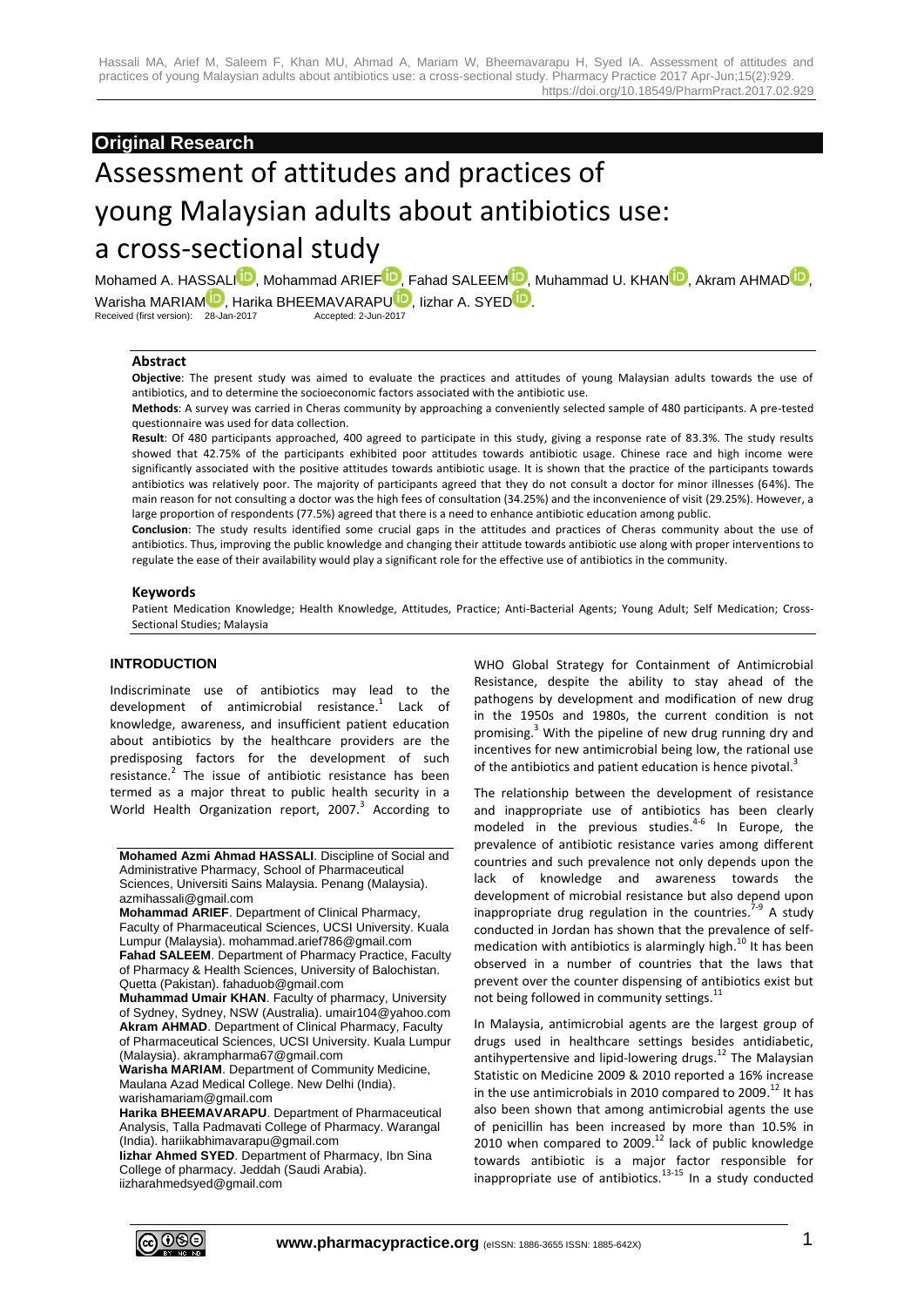among general public in Penang, Malaysia, almost half (47.3%) of the respondents expected antibiotic to be prescribed in a common cold.

The International Pharmaceutical Federation (FIP) Statement of Policy Control on Antimicrobial Medicines Resistance (AMR) as well as WHO Global Strategy for Containment of Antimicrobial Resistance stresses the state members to launch educational and awareness campaign in response to antibiotic resistance.<sup>16</sup> In order to tailor suitable measures to fight against antimicrobial resistance in view of these recommendations, the investigation of knowledge about antibiotics and the factors influencing the use of antibiotic without prescription among Malaysian population is thus important.

Most of the studies concerning the use of antibiotic in Malaysia are limited to the evaluation of general public knowledge and attitudes towards antibiotics.<sup>13-15</sup> Literature suggest that people in the younger age group are more likely to utilize antibiotics and have poor knowledge of antibiotics use. $^{17}$  There is a paucity of data relating to the attitudes and practice of young adults towards antibiotics use. The objective of this study was to assess the attitudes and practice of young Malaysian adults towards antibiotics use.

#### **METHODS**

#### **Study design, site, and participants**

A descriptive, cross-sectional study was conducted for a period of 3 months from March to May 2016, with the main aim to assess the attitudes and practices of young Malaysian adults towards antibiotics use. The study was conducted in the city of Cheras, located in the southeast of the federal territory of Kuala Lumpur. The population of Cheras is about 232,306, of which 53.9% population are Chinese, 34.1% are Malay, and 10.2% are Indians. $^{18}$ Participants were excluded in case they were not willing to participate in this study or they were not residents of the respective locality.

#### **Sampling and sample size**

The sample size was determined using Krejcie and Morgan's sample size calculator.<sup>19</sup> To generate a confidence level of 95% with a 5% margin of error, a sample size of at least 384 was required. However, by assuming a response rate of 80%, a sample size of 480 was calculated for this study.

A convenience sampling technique was used to recruit a sample of 480 participants from an urban area which is Cheras, Malaysia. Participants were approached at places of common interest (shopping malls, supermarkets, educational institutes, restaurants, and utility stores) for data collection. These locations were chosen because of the availability of the socio-economically diverse population.

#### **Survey instrument**

A self-administered questionnaire was designed to collect the data from the participants. A first draft of the questionnaire was designed after a thorough literature review.<sup>13-15,20-22</sup> The content of the drafted questionnaire was validated by 2 academicians from the pharmacy and medical background, and one practicing pharmacist, all of whom were expert in infectious disease and survey-based research. After making necessary adjustments suggested by the experts, the questionnaire was sent to a sample 20 young adults for face validity. The final version of the question was then subjected to reliability testing. The value of Cronbach's alpha for attitude section and practice section was calculated as 0.73 and 0.76 respectively. The final questionnaire was then translated into Malay (the national language of Malaysia) and then was backtranslated into English.

The questionnaire consisted of three sections. The first section consisted of items related to demographic information of the participants. The second section evaluated the attitudes of participants towards antibiotics. Participants' responses were recorded based on a 3-point Likert scale of agreement. The third section assessed the practices of participants towards antibiotics usage. A dichotomous scale of 'Yes' or 'No' was used to assess the understanding of participants regarding the use of antibiotics.

#### **Data analysis**

The responses of the participants were analysed using SPSS v.20. Descriptive analysis was used to express the demographic information in frequencies and percentages. The attitude scores ranged from 0-12. Each statement was labelled with positive or negative attitudes. A score of 1 was given to positive attitude while a score of 0 was given to negative attitude towards every statement. Attitude scores for individual statements were summed up and calculated to give the total attitude score of a participant. A cut-off level of <7 was set for negative attitude and ≥7 for a positive attitude. Similarly, the practice scores ranged from 0-10. Each statement was labelled with good or poor practices. A score of 1 was given to good practice while a score of 0 was given to poor practice towards every statement. Attitude scores for individual statements were summed up and calculated to give the total attitude score of a participant and the cut-off level of <6 was set for poor practice and ≥6 for good practice. Both positive and negatively worded statements are presented in the attitudes and practices section. The association of attitude and practice scores with the demographic variables was assessed by logistic regression analysis. A p-value of <0.05 was considered to be statistically significant.

#### **Ethical approval**

The study was ethically approved by Institutional Review Board of Discipline of Social and Administrative Pharmacy, School of Pharmaceutical Sciences, University Sains Malaysia. Participants were briefed about the objectives of this study. Written consent was taken from the participants prior to data collection. Participation of respondents was voluntary and their responses were dealt with the high level of confidentiality and anonymity.

# **RESULTS**

All the questionnaires were filled by the participants and were returned with a response rate of 83.3%. Respondent's demographic characteristics are summarised

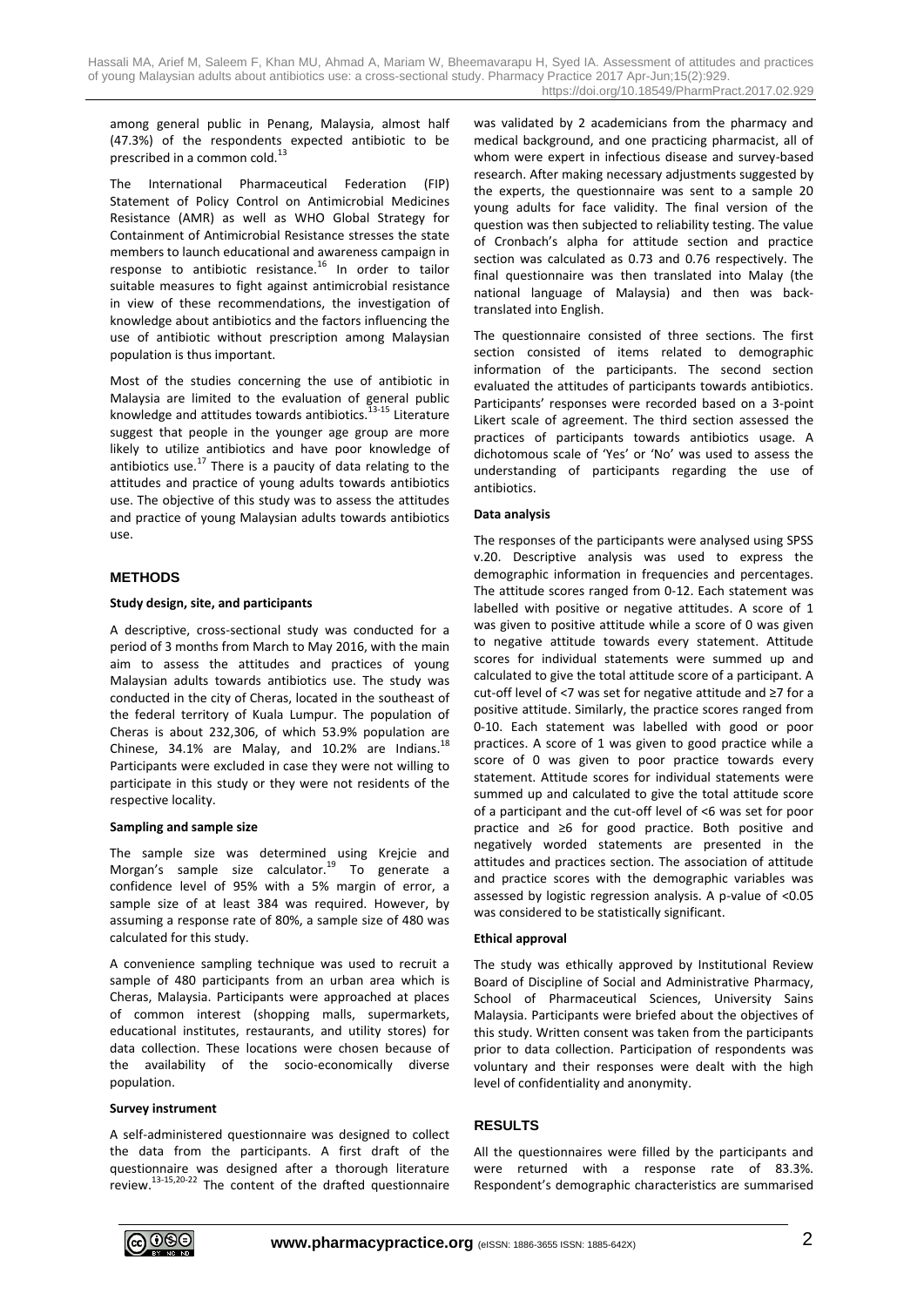Hassali MA, Arief M, Saleem F, Khan MU, Ahmad A, Mariam W, Bheemavarapu H, Syed IA. Assessment of attitudes and practices of young Malaysian adults about antibiotics use: a cross-sectional study. Pharmacy Practice 2017 Apr-Jun;15(2):929. https://doi.org/10.18549/PharmPract.2017.02.929

| Table<br>Summary of demographic characteristics<br>1.<br>of<br>the |           |              |  |  |
|--------------------------------------------------------------------|-----------|--------------|--|--|
| participants                                                       |           |              |  |  |
| Demographic Data                                                   | Frequency | %            |  |  |
| Age                                                                |           |              |  |  |
| 18-24                                                              | 317       | 79           |  |  |
| 25-35                                                              | 83        | 21           |  |  |
| Gender                                                             |           |              |  |  |
| Male                                                               | 171       | 42.75        |  |  |
| Female                                                             | 229       | 57.25        |  |  |
| Race                                                               |           |              |  |  |
| Chinese                                                            | 241       | 60.25        |  |  |
| Indian                                                             | 26        | 6.5          |  |  |
| Malay                                                              | 118       | 29.5         |  |  |
| Other <sup>¥</sup>                                                 | 15        | 3.75         |  |  |
| Marital status                                                     |           |              |  |  |
| Single                                                             | 31        | 77.75        |  |  |
| Married                                                            | 89        | 22.25        |  |  |
| <b>Educational level</b>                                           |           |              |  |  |
| Secondary school                                                   | 61        | 15.25        |  |  |
| College                                                            | 79        | 19.75        |  |  |
| University                                                         | 260       | 65           |  |  |
| <b>Employment status</b>                                           |           |              |  |  |
| Employed                                                           | 118       | 29.5         |  |  |
| Self-employed<br>Unemployed                                        | 38<br>133 | 9.5<br>33.25 |  |  |
| Housewife                                                          | 15        | 3.75         |  |  |
| Others                                                             | 96        | 24           |  |  |
| Occupation                                                         |           |              |  |  |
| Health-care related                                                | 115       | 28.75        |  |  |
| Non health-care related                                            | 285       | 71.25        |  |  |
| Monthly income (Ringgits)                                          |           |              |  |  |
| <1000 MYR                                                          | 29        | 57.25        |  |  |
| 1000-3000 MYR                                                      | 87        | 21.75        |  |  |
| 3000-5000 MYR                                                      | 53        | 13.25        |  |  |
| >5000 MYR                                                          | 31        | 7.75         |  |  |
| Do you have any kind of health insurance?                          |           |              |  |  |
| Yes                                                                | 249       | 62.25        |  |  |
| No                                                                 | 151       | 37.75        |  |  |
| ¥ = Filipino, Burmese, Indonesian, Vietnamese                      |           |              |  |  |
|                                                                    |           |              |  |  |

in Table 1. The mean age of the respondents was 28.7±7.4 (years). Of the 400 respondents, 171 (42.75%) were male and 229 (57.25%) were female. The majority of the respondents were Chinese (60.25%). About 311 (77.75%) respondents were unmarried. All the respondents (100%) had completed at least secondary school. One hundred and fifty-six (39%) respondents were employed. A more than quarter of the respondents (28.75%) worked in healthrelated occupation while more than half of the respondents (57.25%) had a monthly income of less than MYR1000. A total of 249 (62.25%) respondents were covered by health insurance.

Table 2 represents the attitudes of the participants towards antibiotics usage. The results show that majority of participants had negative attitudes towards statements like "Antibiotics are effective for fever" (n=214, 53.5%) followed by "Antibiotics are safe drugs" (n=189, 47.25%). Almost half of the respondents (n=199, 49.75%) reported that they expect doctors to prescribe antibiotics for their viral infection. A large proportion of respondents (n=310, 77.5%) agreed that it is necessary to enhance antibiotic education among the public.

The attitude score ranged from 0-12 points with a mean score of 6.72 (SD=2.46) and a median score of 7.00. Overall 42.75% of participants exhibited poor attitude towards antibiotic usage. The attitude towards the usage of antibiotics was significantly affected by the race and income. Chinese were more likely to have a positive attitude towards antibiotics usage when compared to Malays (OR=1.836, p<0.05). Participants with tertiary education showed positive attitudes when compared to those who had their education only up to secondary school (OR=1.689, p<0.05). The attitude of healthcare workers was almost twice better than non-healthcare workers (OR=1.806, p<0.05). Income of the participants also appeared to be a significant predictor of their attitude, as the attitude of the participants with a high income of >5000 Malaysian ringgits were two times better than those with a low income of <1000 ringgits (OR=2.071, p<0.05). The association of demographic variables with the attitude score of the participants is summarized in Table 3.

The practice of participants towards antibiotics usage is presented in Table 4. Almost one-third of the respondents (n=121, 30%) agreed that they use antibiotics when they suffer from common cold. while 158 participants (39.5%) reported that they discontinue antibiotic once symptoms subside. About 90.5%, (n=360) of the participants stated that they will not return the leftover antibiotics to the pharmacist/physician.

Table 5 represents the common source of antibiotics and reasons for not consulting the physicians. About 25% (n=100) of the participants stated that friends were the most common source of information about antibiotics. The clinic was the most common source for the participants to receive antibiotics (n=314, 78.5%). A significant number (n=256, 64%), of respondents reported that they do not see a doctor for a minor illness.

| Table 2. Attitude of participants towards antibiotic usage |                                                                                            |               |               |                 |  |
|------------------------------------------------------------|--------------------------------------------------------------------------------------------|---------------|---------------|-----------------|--|
|                                                            | <b>Attitude towards Antibiotic Usage</b>                                                   | Agree         | <b>Unsure</b> | <b>Disagree</b> |  |
| 1.                                                         | Antibiotics are safe drugs.                                                                | 189* (47.25%) | 153 (38.25%)  | 58 (14.5%)      |  |
| 2.                                                         | Antibiotics are effective for fever.                                                       | 214 (53.5%)   | 125 (31.25%)  | 61* (15.25%)    |  |
| 3.                                                         | Antibiotics are effective for cold.                                                        | 171 (42.75%)  | 157 (39.25%)  | $72*(18%)$      |  |
| 4.                                                         | Antibiotics are effective for headache.                                                    | 98 (24.5%)    | 179 (44.75%)  | 123* (30.75%)   |  |
| 5.                                                         | I expect the doctors to prescribe me antibiotics for my bacterial infection.               | 262* (65.5%)  | 110 (27.5%)   | 28 (7%)         |  |
| 6.                                                         | expect the doctors to prescribe me antibiotics for my viral infection.                     | 199 (49.75%)  | 127 (31.75%)  | 74* (18.5%)     |  |
| 7.                                                         | I keep antibiotics at home in case of emergency.                                           | 156 (39%)     | 58 (14.5%)    | 186* (46.5%)    |  |
| 8.                                                         | I suggest my antibiotics to my family members who need it.                                 | 117 (29.25%)  | 66 (16.5%)    | 217* (54.25%)   |  |
| 9.                                                         | Antibiotics can be taken according to product leaflet/label without<br>consulting doctors. | 76 (19%)      | 94 (23.5%)    | 230* (57.5%)    |  |
| 10.                                                        | Expiry date of antibiotics should be checked before administered.                          | 355* (88.75%) | 37 (9.25%)    | 8(2%)           |  |
| 11.                                                        | Antibiotic resistance is dangerous for the society.                                        | 171* (42.75%) | 191 (47.75%)  | 38 (9.5%)       |  |
| 12.                                                        | It is necessary to enhance antibiotic education among public.                              | 310* (77.5%)  | 81 (20.25%)   | 9(2.25%)        |  |
| * Positive attitudes                                       |                                                                                            |               |               |                 |  |

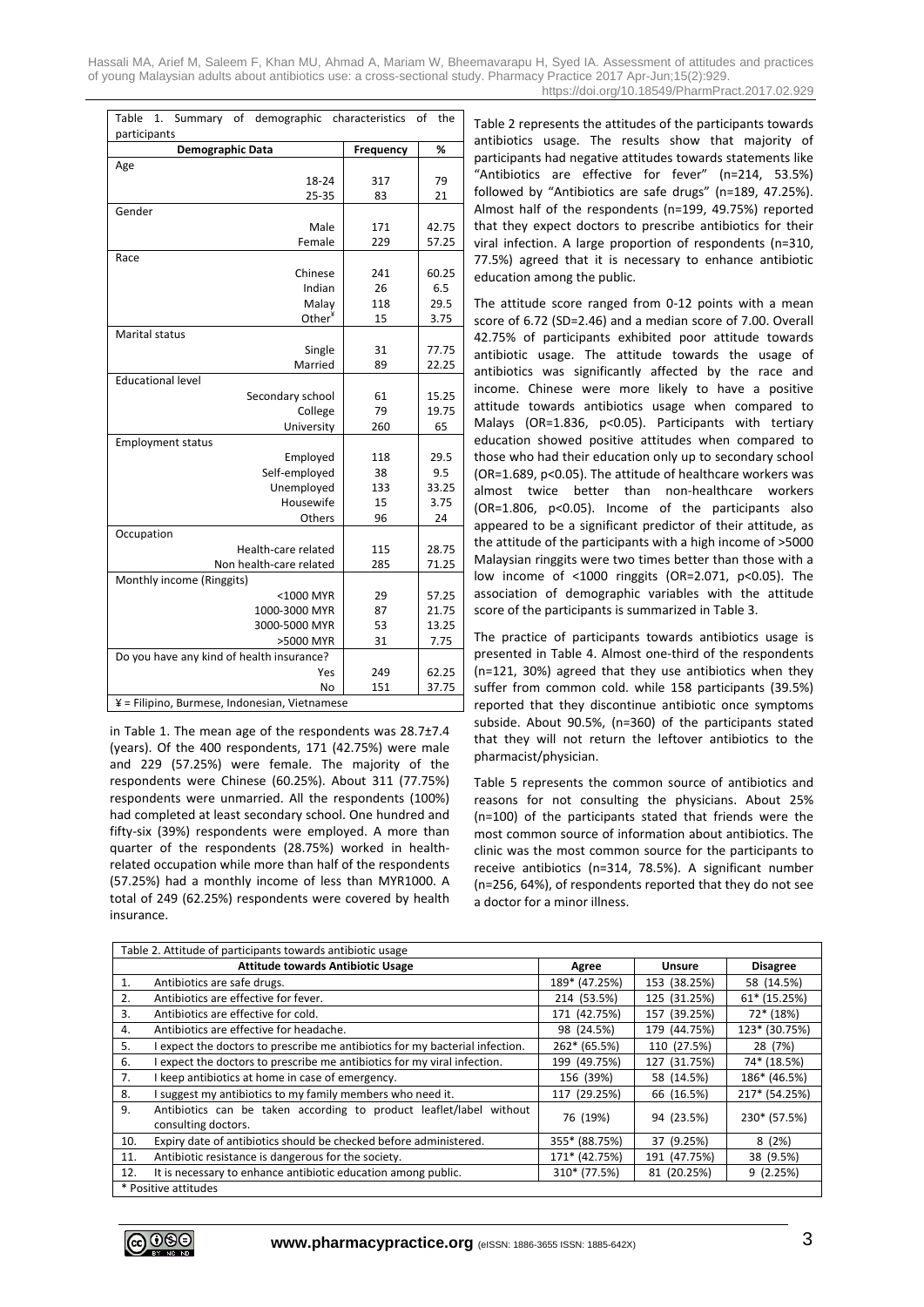Hassali MA, Arief M, Saleem F, Khan MU, Ahmad A, Mariam W, Bheemavarapu H, Syed IA. Assessment of attitudes and practices of young Malaysian adults about antibiotics use: a cross-sectional study. Pharmacy Practice 2017 Apr-Jun;15(2):929. https://doi.org/10.18549/PharmPract.2017.02.929

|                  |                | <b>Attitude towards antibiotics</b> |                 |         |                        |  |
|------------------|----------------|-------------------------------------|-----------------|---------|------------------------|--|
|                  |                | <b>Positive</b>                     | <b>Negative</b> | p-value | Adjusted* OR (95% CI)  |  |
| Age              |                |                                     |                 |         |                        |  |
|                  | 18-25          | 133 (42.6%)                         | 184 (57.3%)     |         | 1.00                   |  |
|                  | 25-35          | 38 (45%)                            | 45 (55%)        | 0.383   | $0.963(0.263 - 1.669)$ |  |
| Gender           |                |                                     |                 |         |                        |  |
|                  | Male           | 71(41.5%)                           | 100 (59%)       |         | 1.00                   |  |
|                  | Female         | 100 (44%)                           | 129 (56%)       | 0.289   | 1.077 (0.697-1.665)    |  |
| Race             |                |                                     |                 |         |                        |  |
|                  | Malay          | 55 (46%)                            | 64 (54%)        |         | 1.00                   |  |
|                  | Chinese        | 99 (41%)                            | 142 (59%)       | 0.047   | 1.836 (1.059-2.013)    |  |
|                  | Indians        | 11 (42.3%)                          | 15 (57.6%)      | 0.950   | 1.030 (0.409-2.595)    |  |
|                  | Others         | 6(42.8%)                            | 8 (57%)         | 0.794   | 1.167 (0.365-2.224)    |  |
| Marital status   |                |                                     |                 |         |                        |  |
|                  | (unmarried)    | 132 (42.7%)                         | 177 (57.2%)     |         | 1.00                   |  |
|                  | Married        | 39 (42.8%)                          | 52 (57%)        | 0.265   | $0.975(0.164 - 2.643)$ |  |
| Education        |                |                                     |                 |         |                        |  |
| Secondary school |                | 23 (37.7%)                          | 38 (62%)        |         | 1.00                   |  |
|                  | College        | 39 (48.7%)                          | 41 (51.2%)      | 0.228   | $0.777(0.460-1.313)$   |  |
|                  | University     | 109 (42%)                           | 150(58%)        | 0.056   | 1.689 (1.061-3.316)    |  |
| Employment       |                |                                     |                 |         |                        |  |
|                  | Unemployed     | 58 (46.2%)                          | 78 (57.3%)      |         | 1.00                   |  |
|                  | Employed       | 40 (34%)                            | 77 (65.8%)      | 0.340   | 1.308 (0.753-2.274)    |  |
|                  | Self employed  | 21(52.5%)                           | 19 (47.5%)      | 0.207   | 1.575 (0.778-3.191)    |  |
|                  | House wife     | 8 (53%)                             | 7 (47%)         | 0.523   | $0.753(0.315 - 1.801)$ |  |
|                  | Others         | 44 (47.8%)                          | 48 (52%)        | 0.522   | $0.652(0.176-2.417)$   |  |
| Occupation       |                |                                     |                 |         |                        |  |
|                  | Non-healthcare | 127(44.4%)                          | 159 (55.5%)     |         | 1.00                   |  |
|                  | Healthcare     | 44(38.5%)                           | 70 (61.4%)      | 0.054   | 1.806 (1.323-2.431)    |  |
| Income           |                |                                     |                 |         |                        |  |
|                  | $<$ 1000       | 107(46.3%)                          | 124 (53.6%)     |         | 1.00                   |  |
|                  | 1000-3000      | 35(37.2%)                           | 59 (62.7%)      | 0.210   | 1.471 (0.805-2.689)    |  |
|                  | 3000-5000      | 20(42.5%)                           | 27 (57.4%)      | 0.450   | 1.396 (0.588-3.316)    |  |
|                  | >5000          | 9(32%)                              | 19 (67.8%)      | 0.044   | 2.071 (1.308-6.056)    |  |

\*Adjusted for age, gender, race, education, employment status, occupation, income

Overall predictive accuracy of the model is 62% omnibus test of model coefficients:-2 Log Likelihood= 524.4, Nagelkerke R square= 0.071. Statistically significant variables are in bold.

 $Table 6$  represents the association of demographic characteristics with practice towards antibiotics. Gender, race, and income were significantly associated with the practices of participants about antibiotics usage (p<0.05). The practices of female participants were better than their male counterparts (OR=1.934, p<0.05). Similarly, Chinese participants had good practices than Malay participants (OR=3.309, p<0.05). Income of the participants also appeared to be a significant predictor of their practice. Participants with a monthly income of >3000 ringgits had better practices than those with a lower income of <1000 ringgits (OR=2.498, p<0.05).

#### **DISCUSSION**

This study evaluated the attitudes and usage of antibiotics among young adults in an urban area of Cheras, Kuala Lumpur, Malaysia. Antibiotic use by the general public is common practice worldwide30. With the rise in antibiotic resistance over the past decade, the factors for use of antibiotics without prescription among the general public should be clearly understood. The response rate in this study was about 96% which was comparatively high as compared to other studies conducted previously on the same subject.<sup>13,15,22</sup>

Only 18.75% of respondents reported using antibiotics within the past month which was lower than the 28.9% reported in the northern state of Penang $^{13}$  and 29.2%

| Table 4. Antibiotics practices among participants. |                                                                   |               |               |  |  |
|----------------------------------------------------|-------------------------------------------------------------------|---------------|---------------|--|--|
|                                                    | <b>Statements</b>                                                 | <b>Yes</b>    | No.           |  |  |
| 1.                                                 | I use antibiotics when I have a common cold.                      | 121 (30.25%)  | 279 (69.75%)* |  |  |
| 2.                                                 | I use antibiotics when I have a cough.                            | 120 (30%)     | 280 (70%)*    |  |  |
| 3.                                                 | I use antibiotics whenever I am not feeling well.                 | 114 (28.5%)   | 286 (71.5%)*  |  |  |
| 4.                                                 | I use leftover antibiotic.                                        | 61 (15.25%)   | 339 (84.75%)* |  |  |
| 5.                                                 | I keep antibiotic for future use.                                 | 115 (28.75%)  | 285 (71.25%)* |  |  |
| 6.                                                 | I take antibiotic without consulting the doctor most of the time. | 75 (18.75%)   | 325 (81.25%)* |  |  |
| 7.                                                 | I discontinue antibiotics once symptoms subside.                  | 158 (39.5%)   | 242 (60.5%)*  |  |  |
| 8.                                                 | I return the leftover antibiotics to the pharmacist/doctor        | 30 (9.5%)*    | 360 (90.5%)   |  |  |
| 9.                                                 | I consult pharmacist for the modification of my prescription      | 141 (35.25%)* | 259 (64.75%)  |  |  |
| 10.                                                | I follow correct dosage instruction                               | 295 (73.75%)* | 105 (26.25%)  |  |  |
| *Good practice                                     |                                                                   |               |               |  |  |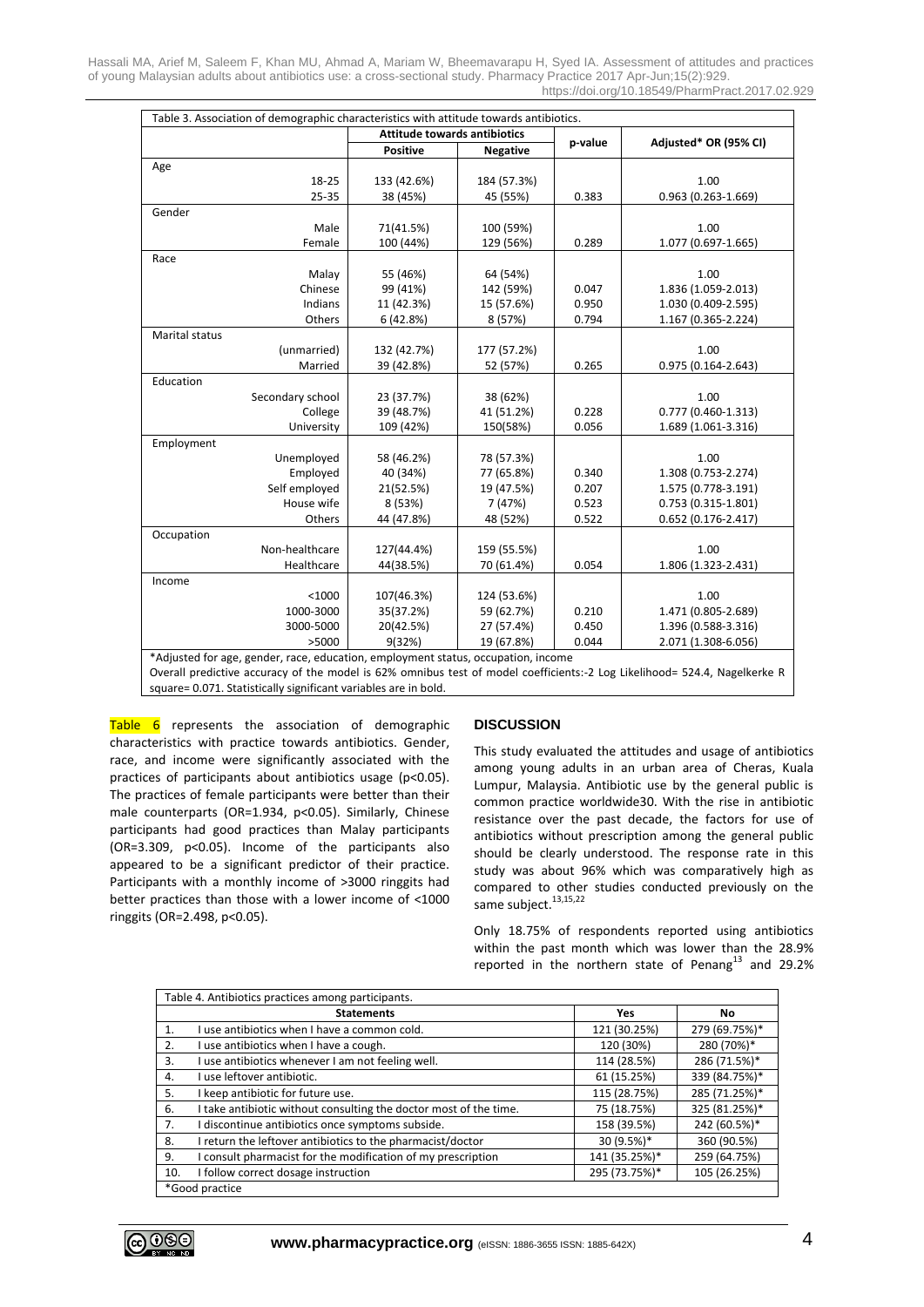Hassali MA, Arief M, Saleem F, Khan MU, Ahmad A, Mariam W, Bheemavarapu H, Syed IA. Assessment of attitudes and practices of young Malaysian adults about antibiotics use: a cross-sectional study. Pharmacy Practice 2017 Apr-Jun;15(2):929. https://doi.org/10.18549/PharmPract.2017.02.929

| Table 5. Common source of antibiotics and reason for not consulting the physician |              |              |  |
|-----------------------------------------------------------------------------------|--------------|--------------|--|
| <b>Statements</b>                                                                 | Yes          | No           |  |
| From whom would you get the information about antibiotics?                        |              |              |  |
| Friends                                                                           | 100 (25%)    | 300 (75%)    |  |
| Community pharmacists                                                             | 62 (15.5%)   | 338 (84.5%)  |  |
| Books/Websites                                                                    | 24 (6%)      | 376 (94%)    |  |
| School/ University                                                                | 19 (4.75%)   | 381 (95.25%) |  |
| I usually obtain antibiotic from:                                                 |              |              |  |
| Hospital                                                                          | 172 (43%)    | 228 (57%)    |  |
| Clinic                                                                            | 314 (78.5%)  | 86 (21.5%)   |  |
| Retail pharmacy                                                                   | 107 (26.75%) | 293 (73.25%) |  |
| Street vendor                                                                     | 3(0.75%)     | 397 (99.25%) |  |
| Use someone else's                                                                | 22 (5.5%)    | 374 (4.5%)   |  |
| What are your reasons for not consulting physician:                               |              |              |  |
| I feel inconvenient to go see physician                                           | 117 (29.25%) | 283 (70.75%) |  |
| I find it expensive to go see physician                                           | 137 (34.25%) | 263 (65.75%) |  |
| I take antibiotics based on advice from family members or friends                 | 59 (14.75%)  | 341 (85.25%) |  |
| I know how to treat my own illness                                                | 94 (23.5%)   | 306 (76.5%)  |  |
| I have unpleasant experience from previous physician visits                       | 22 (5.5%)    | 378 (94.5%)  |  |
| I don't see doctor for minor illness                                              | 256 (64%)    | 144 (36%)    |  |

reported in Shah Alam<sup>15</sup> but higher than 16.5% reported in Putrajaya.<sup>22</sup> The findings have shown that small study population was less knowledgeable pertaining to the indication of antibiotics for the treatment of common cold and cough. The proportion of respondents who thought antibiotics are effective for common cold and cough was 30.25% and 30% respectively, which is less than the studies conducted in Penang  $(38\%)^{13}$  and Putrajaya  $(82\%)^{22}$  This might be due to frequent dispensing of antibiotics for a self-limiting viral infection that influenced the public perception in the usage of antibiotics in treating different diseases.<sup>13</sup> The misuse of antibiotics will increase the risk of antibiotic resistance.<sup>23</sup> In order to prevent the development of resistance, strict measures need to be taken to improve the high disciplinary regulations which can avoid the ease with which antibiotics can be acquired from the community pharmacies in Malaysia. Furthermore, vigilant procedures need to be implemented to monitor the irrational dispensing of antibiotics from community pharmacies. Moreover, a fine should be imposed on the dispensing pharmacists and the pharmacy owners who dispense antibiotics without a medical prescription issued by licensed physicians.

Most of the respondents (60.5%) had correct knowledge of the need to complete the full course antibiotics even if their symptoms subsided. This finding is relatively better than previous studies conducted in Putrajaya and Shah Alam.<sup>15,22</sup> However, a research conducted in Penang showed a better understanding of participants about the completion of antibiotic course than this study.<sup>13</sup> These findings show that a large proportion of participants (39.5%) discontinue their antibiotics when their symptoms subside. Given the high proportion, this could have far reaching implications that eventually leads to the development of resistance towards the antibiotics in Malaysian community. About 73.75% of respondents followed the correct dosage instructions which were higher than reported in Putrajaya. Only 9.5% of participants returned the leftover antibiotics to the pharmacist or doctor which is in line with another Malaysia study conducted in Cheras.<sup>14</sup> Our finding on keeping antibiotic for future use by the participants was comparable to previously published studies.<sup>13,22</sup>

Inappropriate regulation over the availability of antibiotics could partly contribute to improper antibiotics use in the community. Only a small proportion (18.75%) of respondents claimed that they were using antibiotics without consulting the doctor most of the time. This finding confirms the previously published result where 23.9% of respondents obtain their antibiotics after a consultation with a doctor.<sup>22</sup> This study found that the common sources of obtaining antibiotics were clinics (78.5%) which is slightly higher than the one reported by Fatokun.<sup>14</sup> The main reason for not consulting a doctor in current study was reported by the participants as an unnecessary to see doctor for minor illness (64%), high cost of visiting doctor (34.25%) and inconvenience (29.25%). All these factors might be due to financial constraint and lack of healthcare insurance for the general public which may urge the public to use antibiotics before consulting a healthcare professional. 24 This will increase the risk of incorrect diagnosis, infrequent but severe adverse reactions, dangerous drug interactions, an incorrect manner of administration and incorrect drug and dose.<sup>25</sup>

Public knowledge and attitude towards antibiotic usage have a pivotal impact on treatment outcomes as it is stated by Quick et al that patients/consumers intervention plays a significant role in reducing the frequency of antibiotic misuse.<sup>26</sup> Our data suggest that the participants expected an antibiotic to be prescribed by their physicians for the common cold and bacterial infection. This result is comparable to the findings of studies conducted in shah alam<sup>15</sup> and penang.<sup>13</sup> This indicates that the study population attitude was poor towards the correct indication of antibiotics. The reasons for this negative finding could be attributed to the use of term "germ" during provision of medical advice to the public instead of utilizing the more specific term "bacteria" or "virus".<sup>13</sup> Moreover; frequent prescribing of antibiotics by physicians for viral respiratory infections has affected public view of its effectiveness for viral infections.<sup>24</sup>

In the current study, a considerable proportion of participants (39%) agreed that they keep antibiotics at home in case of emergency; however, this result is relatively better than the previous findings that reported a proportion of 50%, 62.6%, 80.1%, and 83%,

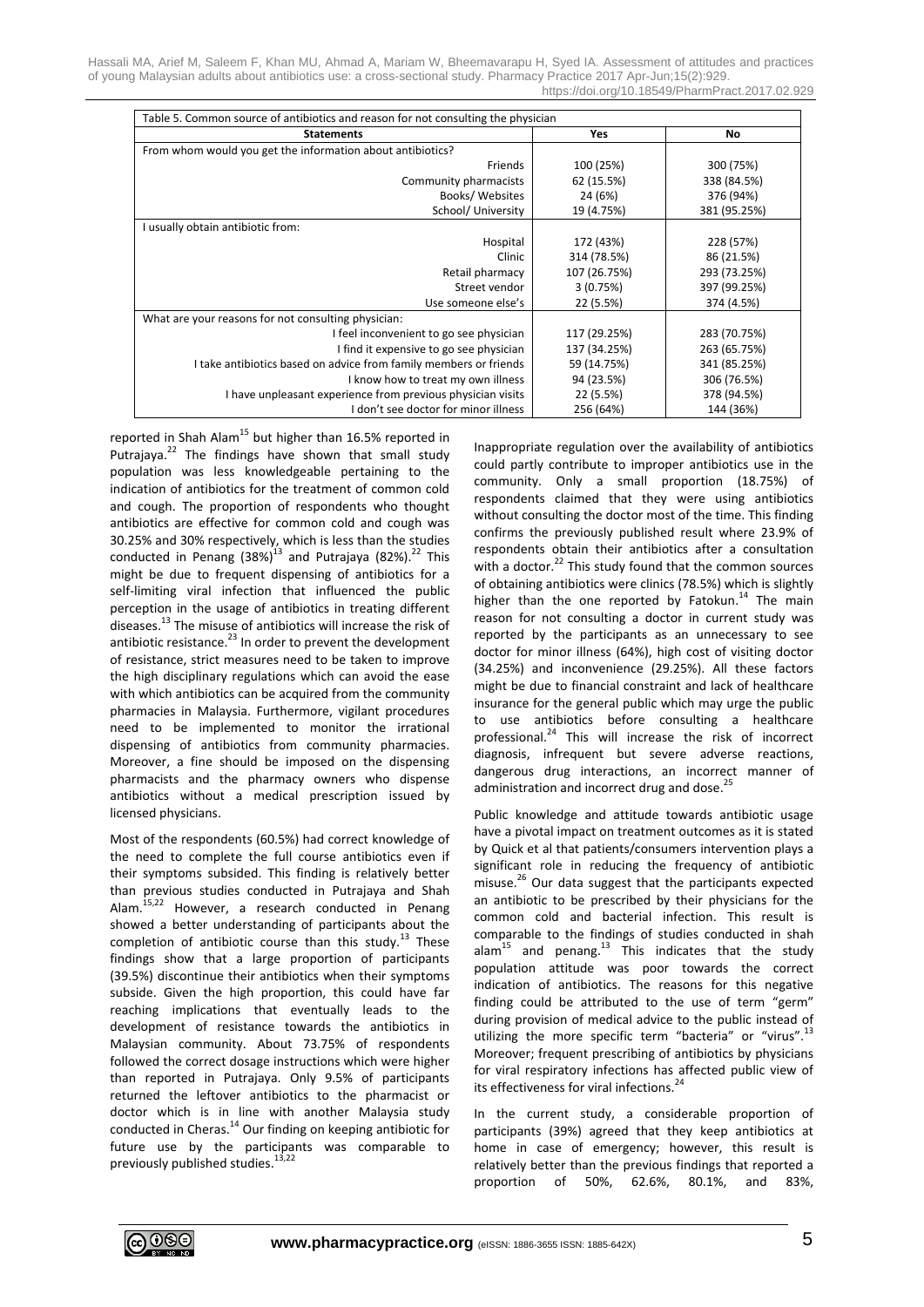Hassali MA, Arief M, Saleem F, Khan MU, Ahmad A, Mariam W, Bheemavarapu H, Syed IA. Assessment of attitudes and practices of young Malaysian adults about antibiotics use: a cross-sectional study. Pharmacy Practice 2017 Apr-Jun;15(2):929. https://doi.org/10.18549/PharmPract.2017.02.929

| Table 6. Association of demographic characteristics with practice towards antibiotics                          |                                     |             |         |                        |  |
|----------------------------------------------------------------------------------------------------------------|-------------------------------------|-------------|---------|------------------------|--|
|                                                                                                                | <b>Practice towards antibiotics</b> |             |         |                        |  |
|                                                                                                                | Poor                                | Good        | p-value | Adjusted* OR (95% CI)  |  |
| Age                                                                                                            |                                     |             |         |                        |  |
| 18-25                                                                                                          | 103 (33%)                           | 216 (66.9%) |         | 1.00                   |  |
| 25-35                                                                                                          | 28 (32.8%)                          | 53 (67.1%)  | 0.688   | $0.788(0.224 - 2.116)$ |  |
| Gender                                                                                                         |                                     |             |         |                        |  |
| Male                                                                                                           | 53 (30.9%)                          | 118 (69%)   |         | 1.00                   |  |
| Female                                                                                                         | 78 (34%)                            | 151 (65.9%) | 0.035   | 1.934 (1.354-2.876)    |  |
| Race                                                                                                           |                                     |             |         |                        |  |
| Malay                                                                                                          | 57 (47.8%)                          | 62 (52.1%)  |         | 1.00                   |  |
| Chinese                                                                                                        | 58 (24%)                            | 183 (75.9%) | 0.004   | 3.309 (1.964-5.573)    |  |
| Indians                                                                                                        | 10 (38.4%)                          | 16 (61.5%)  | 0.405   | 1.492 (0.582-3.824)    |  |
| Others                                                                                                         | 6(42.8%)                            | 8 (57.1%)   | 0.678   | 1.282 (0.397-4.141)    |  |
| Marital status                                                                                                 |                                     |             |         |                        |  |
| (unmarried)                                                                                                    | 100 (32.3%)                         | 209 (67.6%) |         | 1.00                   |  |
| Married                                                                                                        | 31 (34%)                            | 60 (65.9%)  | 0.396   | 1.204 (0.387-2.465)    |  |
| Education                                                                                                      |                                     |             |         |                        |  |
| Secondary school                                                                                               | 20 (32.7%)                          | 41 (67.2%)  |         | 1.00                   |  |
| College                                                                                                        | 27 (33.7%)                          | 53 (66.2%)  | 0.469   | 1.306 (0.635-2.687)    |  |
| University                                                                                                     | 84 (32.4%)                          | 175 (67.5%) | 0.667   | 1.135 (0.637-2.022)    |  |
| Employment                                                                                                     |                                     |             |         |                        |  |
| Unemployed                                                                                                     | 37 (27.2%)                          | 99 (72.7%)  |         | 1.00                   |  |
| Employed                                                                                                       | 34 (29%)                            | 83 (71%)    | 0.300   | 1.376 (0.752-2.519)    |  |
| Self employed                                                                                                  | 19 (47.5%)                          | 21 (52.5%)  | 0.590   | $0.815(0.388 - 1.713)$ |  |
| House wife                                                                                                     | 8 (53.3%)                           | 7(46.6%)    | 0.028   | $0.350(0.137 - 0.891)$ |  |
| Others                                                                                                         | 33 (35.8%)                          | 59 (64%)    | 0.063   | 0.267 (0.066-1.076)    |  |
| Occupation                                                                                                     |                                     |             |         |                        |  |
| Non-healthcare                                                                                                 | 97 (33.9%)                          | 189 (66%)   |         | 1.00                   |  |
| Healthcare                                                                                                     | 34 (29.8%)                          | 80 (70%)    | 0.075   | 1.543 (1.014-2.605)    |  |
| Income                                                                                                         |                                     |             |         |                        |  |
| <1000 MYR                                                                                                      | 82 (35.4%)                          | 149 (64.5%) |         | 1.00                   |  |
| 1000-3000 MYR                                                                                                  | 29 (30.8%)                          | 65 (69%)    | 0.043   | 1.957 (1.023-3.745)    |  |
| 3000-5000 MYR                                                                                                  | 13 (27.6%)                          | 34 (72.3%)  | 0.016   | 2.498 (1.278-6.385)    |  |
| >5000 MYR                                                                                                      | 7 (25%)                             | 21 (75%)    | 0.143   | 2.371 (0.747-7.525)    |  |
| *Adjusted for age, gender, race, education, employment status, occupation, income                              |                                     |             |         |                        |  |
| Quarally prodictive accuracy of the model is 70 FV empirize test of model soofficients; 2 Leg Likelihood- 4545 |                                     |             |         |                        |  |

Overall predictive accuracy of the model is 70.5% omnibus test of model coefficients:-2 Log Likelihood= 464.6, Nagelkerke R square= 0.137. Statistically significant variables are in bold.

respectively.<sup>19,15,13,22</sup> Similarly, 29.5% respondents agreed that they suggest antibiotics to their family members, which is slightly lower than the study done in Shah Alam  $(32.1\%)^{15}$  but comparatively higher than the study done in Penang  $(11.8\%)^{13}$  and Putrajaya (17.0%).<sup>22</sup> A large proportion of respondents (42.5%) agreed that antibiotics can be taken without consulting doctors. These findings suggest poor attitude and practice of Cheras community towards the use of antibiotics. Moreover, 47.75% respondents were unsure that if antibiotic resistance is dangerous for the society. On the contrary, the majority of respondents (77.5%) agreed on the need to enhance antibiotic education among the public.

#### **Limitations**

As with all self-reported data the results of this survey may have the potential for recall bias. While this study was to assess the attitude and practice of young adults towards the antibiotic usage, the results of this study can be generalized only to those who are young adults and have taken self-administered antibiotics within the past 1month. As the study sample was conveniently selected from an urban area, the results of this study may not be generalized to the rural population.

# **CONCLUSIONS**

The findings of this study identified some crucial gaps in the attitudes and practices of cheras community about the use of antibiotics. These findings emphasized on the need to improve basic knowledge of antibiotics in the cheras community. Moreover, regulatory efforts are required to scrutinize the over the counter availability of antibiotics to general public.

# **CONFLICT OF INTEREST**

None declared.

#### **FUNDING**

None declared.

# **References**

1. Goossens H, Ferech M, Vander Stichele R, Elseviers M; ESAC Project Group.Outpatient antibiotic use in Europe and association with resistance: a cross-national database study. Lancet. 2005;365(9459):579-587. doi: [10.1016/S0140-](https://doi.org/10.1016/S0140-6736(05)17907-0) [6736\(05\)17907-0](https://doi.org/10.1016/S0140-6736(05)17907-0)